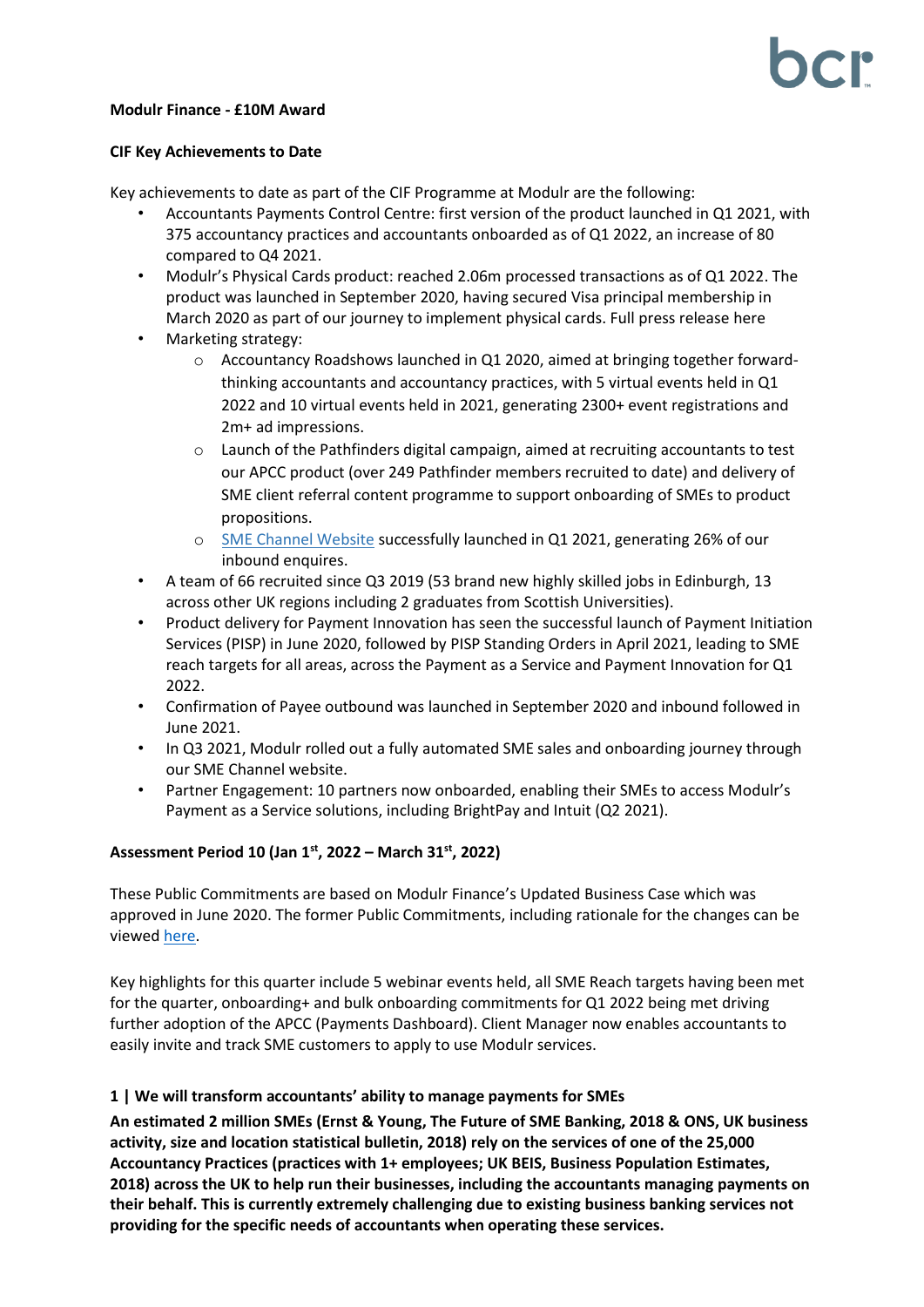**Modulr has already created a basic dashboard that is in the market and receiving good feedback, the CIF Grant will enable us to significantly expand the functionality of this Accountant Dashboard into a full Accounts Payments Control Centre (APCC).**

- **We will bring this capability to market in Q1 2021 and continually enhance it in phases through to Q1 2022**
- **Modulr will aim to implement its services with 163, 354, 564 and 680 accountancy practices by Q4 2021, 2022, 2023 and Q2 2024, who will ultimately be able to make them available to 110,000 SMEs.**

We remain on track for our commitment to transform how accountants are able to manage payments for SMEs.

Key highlights for this quarter include 5 webinar events held, enhancements made to the customer portal and reaching 375 accountants.

With more accountants joining the Accountants Payments Control Centre (APCC) in Q1 2022, we are getting crucial feedback to allow us to continue to enhance it with additional functionalities, focusing primarily on the onboarding journey and overall customer experience. These accountants have an SME reach of 40,329 demonstrating continued growth. Our ongoing marketing strategy and highly successful webinars in Q1 2022 have led to significant volumes of leads, helping us to further build out our customer base.

**2| Switching isn't working for SMEs; we will create competition outside the existing banking system**

**Our digitally native Business Payment Account & Payment Services API is readily available via an online Developer Centre and Sandbox. This enables our direct business clients and partners to integrate payments into their products and business platforms quickly and easily. We aim to expand our existing successful product offering to allow our partners to provide additional capabilities. The CIF Grant will enable us to extend the functionality of this service to include SME specific needs such as physical card issuance and international payments, to support universal adoption by SMEs**

- **The extension on Modulr's capability allowing partners to meet all the payment needs of SMEs with our Business Payment Account & Payment Services API will begin in Q1 2020 and the final phase will complete in Q1 2023.**
- **Implementing these services with 12, 26, 41 and 48 partners by Q4 2021, 2022, 2023 and Q2 2024, who will ultimately be able to make them available to 860,000 SMEs.**

We are on track for this commitment.

We're big believers in disruption and are constantly challenging ourselves to expand our core capability to meet the payment needs of SMEs. As such, we will stimulate competition by empowering our partners with a suite of products to provide better solutions to their SME customers and have exceeded our target for Q1 2022 with an SME reach of over 753,706 SMEs through our Payment as a Service partner offering.

The Physical Cards product, which went live in 2020 is now proven and operational and in the coming months will allow more partners to provide their SMEs with a more holistic payment experience. The team is also making good progress to deliver the Modular Services Package to further enhance our cards offering with clients in the pipeline for readiness. The development of the Current Account Switch Service, to support competition outside the existing banking system, continues at pace, and we are also progressing build on our outbound international payments proposition.

# **3 || We will fight in the UK SMEs' corner in making sure new, innovative payment methods solve SME pain points**

**SMEs have typically been last to access new industry wide payments initiatives and innovation. We will use the CIF Grant to make available the latest industry innovations to SMEs including:**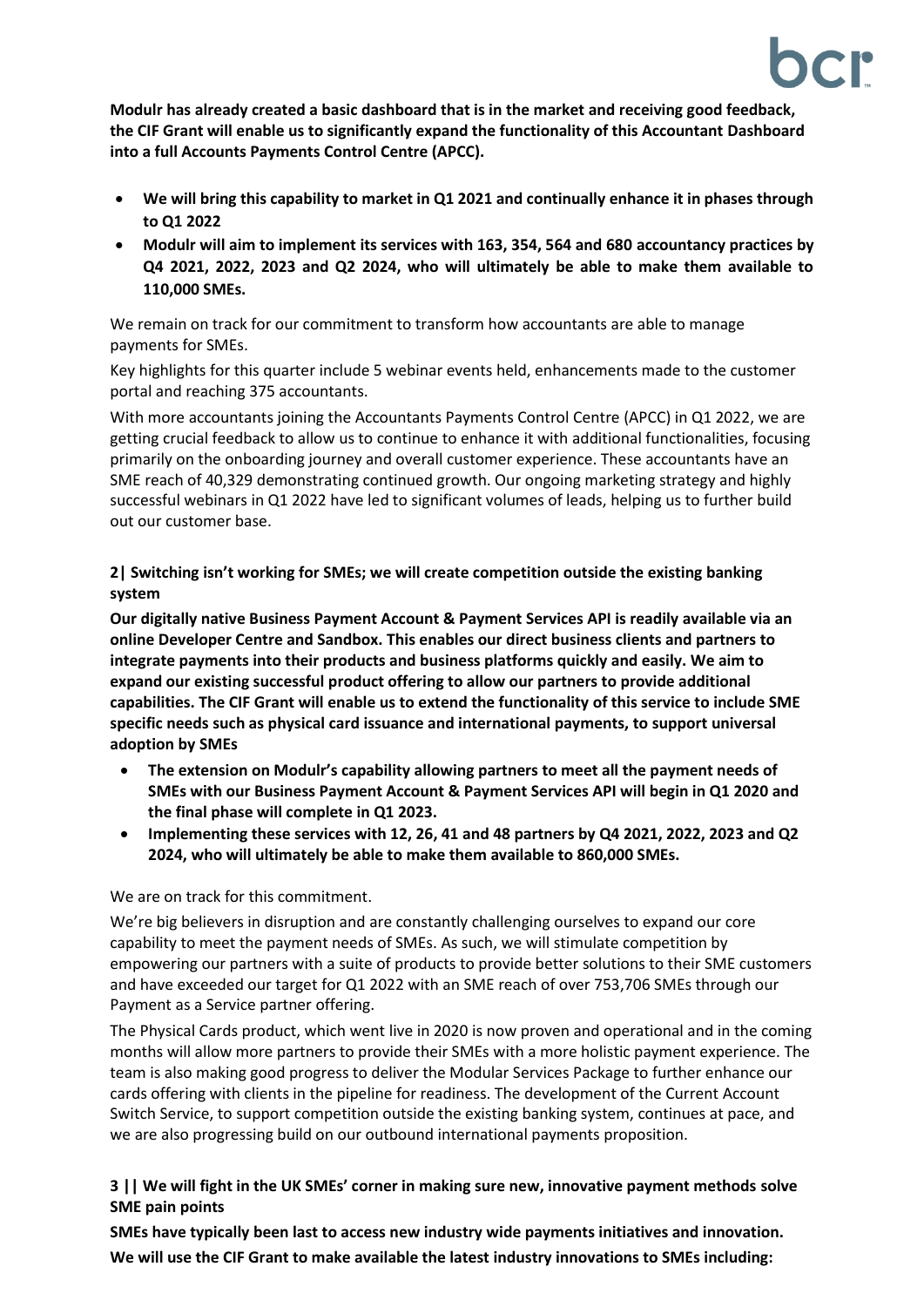- **Fraud Prevention+ with our Confirmation of Payee Solution**
- **Payment collection capability using Request to Pay**
- **Open Banking (Accountant Information & Payment Initiation Services) to deliver cash management and treasury management services.**
- **Modulr will continue to deliver proof of concept through to full product launch for the three key innovative payment services, starting in Q4 2019 and completing in Q2 2023, with continual delivery and enhancement of functionality through that period.**
- **Through our partners, Modulr will aim for our payment innovation services to be made available to at least 340,000 SMEs by Q2 2024.**

This commitment is on track, with our CoP commitment already being achieved, allowing Modulr to continue onboarding customers to Confirmation of Payee Outbound and Inbound functionality, thus helping SMEs to combat payment fraud. Further enhancements have been made to make it easier for PSPs to join the scheme and increasing the number of accounts that be checked by adding support for secondary data, thus increasing the fraud prevention capabilities.

In parallel, the volumes of transactions through the Payment Initiation Services (PIS), which went live in June 2020, continue to grow. The team continue to build our Innovation Collections initiative. SME reach for our payment innovation products is now over 989,535.

# **4 | We will raise matched funds of £10m to supercharge our impact on competition**

**We commit to raising matched funds of £10m and deploy it to deliver on our commitments and expand the benefit of the CIF. These matched funds will be used to cover our scaling costs, marketing costs, external integrations and additional scheme access.**

**Further, we commit to allocate £500,000 to spend running at least 6 regional and digital payments education events per year for 5 years across Glasgow, Edinburgh, Bristol, London, Nottingham, Manchester, Cardiff & Belfast for SMEs on how to use new and innovative payment mechanisms, and to gain their direct feedback on how the new services should be developed.** 

To date Modulr have achieved £6.13m co-investment which is on track for bringing our CIF product initiatives to market. We are also on track to achieve our total co-investment of £10m as per our business case commitment.

In Q1 2022 Modulr Marketing delivered a further 5 webinars. In total, this activity directly contributed to 80 delegates signing up to the Payments Dashboard (APCC) in Q1 2022. We also further invested in our "Make More Time" campaign in during the period, aimed at accountants, focusing on the time saving benefits of using Modulr. We are continuously evolving our campaigns based on our learnings and campaign performance.

## **5 | We will create a minimum of 64 high quality regional UK jobs**

**In Edinburgh, Modulr will create 53 new jobs relating to implementation of the business case across a range of competencies. As part of this commitment we will invest in recruiting and training two graduates per year from Scottish universities. We will also create a further 11 jobs across the UK to bring our products to market.**

**We are already a strong proponent of supporting diversity in our workforce. We have partnerships with Women in STEM initiatives and initiatives providing opportunities to disadvantaged young people. We will continue to drive diversity in our workforce as we expand.**

**Finally, we commit to being transparent on our progress, both to BCR Ltd. and to the public. Modulr understands BCR Ltd.'s mission and we understand SMEs needs; we see the CIF grant as a launchpad as we continue on our mission to build future of payments for UK SMEs.**